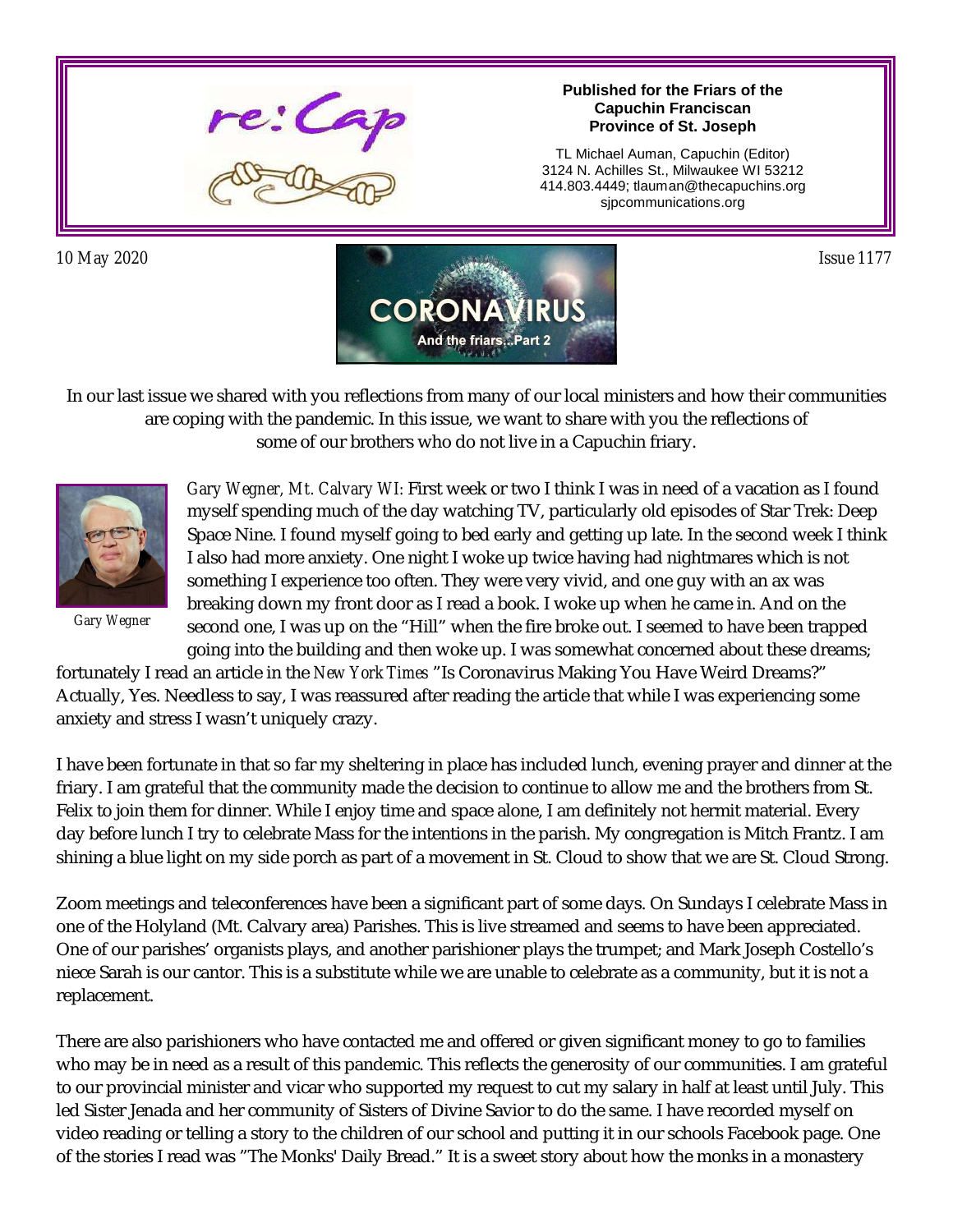trust that Christ will provide them their daily bread. It comes through the generosity of others. It is this faith that inspired members of the parishes to sew masks for the friars who are providing for the hungry in Milwaukee and the healthcare staff at Appleton. As the pandemic drags on I can only hope that this generosity will find other ways to express itself.

*Myron Kowalsky, Wilton Manors FL:* I enjoyed reading about what is being done for and by the brothers in the last issue of *re:Cap*. I'm alive and well in Wilton Manors, Florida. Temperature has been between 85 and 95. *Weekly Wilton Manors* paper last week published the number of COVID-19 cases rose to 62 compared to 39 cases the week before in our Zip code area. The rise in numbers due mainly to a nursing home.



*Myron Kowalsky*

I have been quarantined since the beginning of March. I stay in the house most of the time. I take refuge in my yard to relax or work. Groceries are delivered by a parishioner of St. Anthony's parish where I ministered, and by one of my neighbors. My time is spent in prayer, watching TV ( I love the creativeness of people and so many wonderful stories of people's lives) working on puzzles, cleaning and cooking, reading, phone calls, etc. The only one who has been in this house since this started was an insurance inspector who wore gloves and a mask.

The governor is opening parts of Florida with the exception of Miami and Broward County where I live. Being quarantined reminds me of when we were kids. My sister had scarlet fever and was quarantined from the rest of the family. So be it! *Stay well and keep safe!*



*Anthony Scannell*

*Anthony Scannell, La Canada CA:* Living in the time of the Coronavirus is liking living in an alternate universe. Our school has been closed, so I look across an empty quad that should be filled with young men; the athletic fields are quiet and deserted. The nearby freeway has half the traffic and half the noise. I can look across the valley and see the spire of St. Andrew church in Pasadena two miles away, where I used to "go with the throngs..." on Sundays, but now hollow and soundless. Our community of seven has been shut down for a month. We have grown closer together; up till now we were lucky to have everyone at dinner, because of meeting and commitments. Now we eat and stay and talk, even though our conversations are growing shorter now. Our cook comes in or sends in food most evenings; but people have been

very good to us, bringing or sending us meals or telling us to order off a menu of certain restaurants and they will deliver it. The evening meal is community time. We have really been blessed and humbled when we realize how many go hungry. We live stream Mass every day, and those associated with the school are online with classes and spiritual exercises. I am now experiencing what it is to be retired. But I feel helpless when I hear the news and see so much suffering. Here we do not lack work or food or community. We do some Zooming with other Capuchins, or with old friends, or call people who need company. But it is still unreal; and I try to live with a "new normal"...and uncertainty...and wonder if I should do more.

*Randall Knauf, Webster WI:* When the news about a Coronavirus first started to circulate in March very little of it seemed to be a local topic of conversation. Washington State is far away, cruise ships don't dock near here, and New York or New Jersey are like places half way around the world. Being the only priest living in this county made up of only three or four small villages, many marshes and small lakes, pine trees and the St. Croix River, the news about a virus was just one more thing somewhere in the world. When the governor announced staying at home instructions it seemed within our reach. Most years the month of March often keeps us at home either because of cold or snow, which is how the local community and I approached it. We have experience in what to do, how to shop, and stay at home in the event of winter



*Randall Knauf*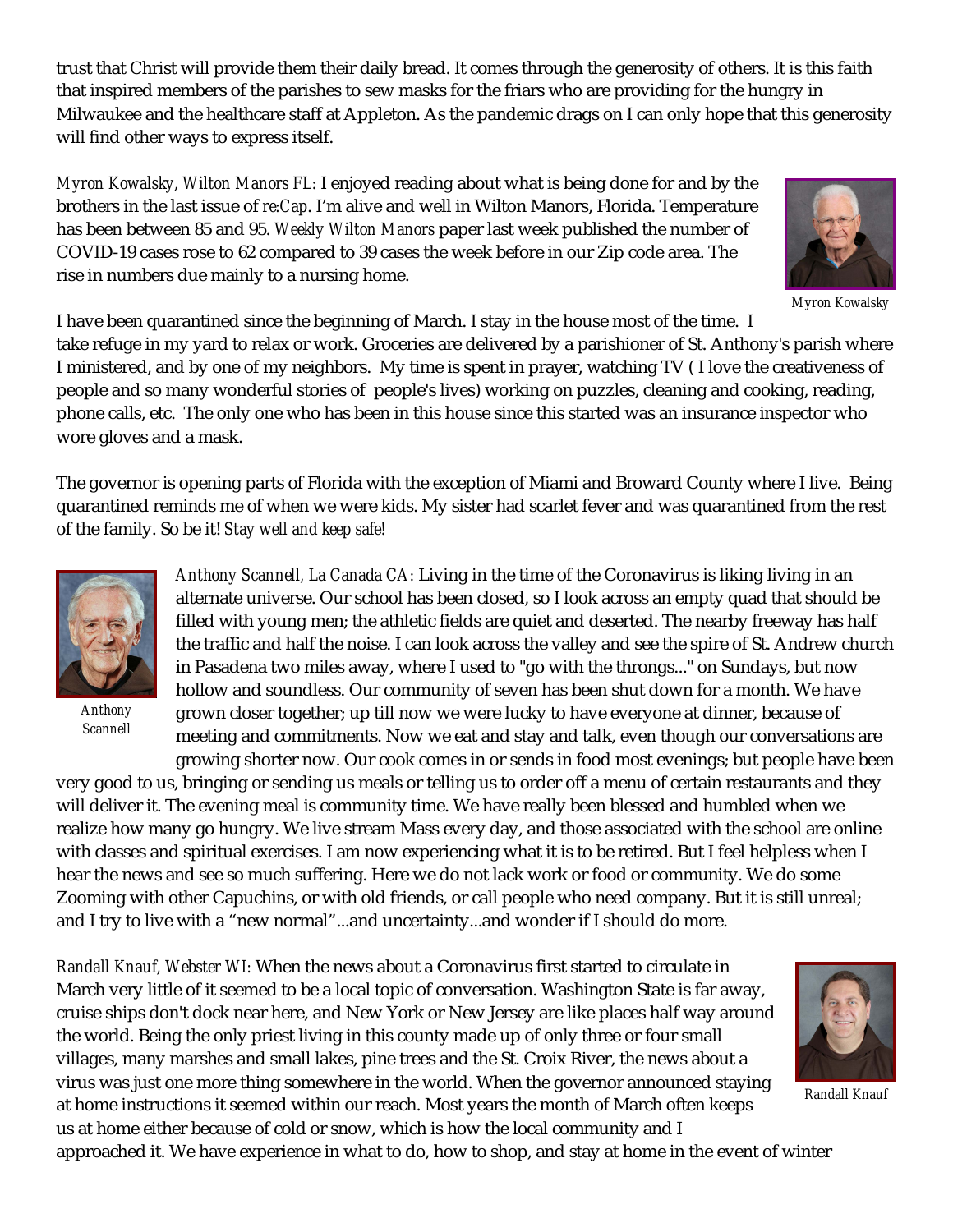weather. It all seemed within our reach. The bishop then sent instructions on closing our offices, canceling public gatherings and working from home. That is when I realized that this was something new.

What you have heard about limited internet access in rural America is very real here in Burnett County, Wisconsin. Only a few government buildings, schools, and the couple of small clinics have real high speed internet. DSL through home phone lines supply some people, but many use the limited access they can get on their cell phones, and some still use dial-up in their homes. Working from home took significant planning, Internet access for online services and meetings has not been practical. Fortunately many have email in some form, and we spend much time talking on the phone to each other. Most people are accustomed to being separated by distance and many are retired here in the Northwoods, so being home is already a part of local life. The growing challenge has been the length of time. In the beginning we talked like it would be a couple of weeks, as though it were a long snow storm. But even now we do not yet have a plan to open churches. As we move toward two months and warmer weather, people are outside; but staying home is not far from normal life. Getting supplies is a growing challenge; more and more people are starting to make the hour drive to the bigger cities, like Rice Lake and Cumberland. As summer lake residents begin to move north I hear people talking about their fear — not only about the stocking of local grocery stores — but for a potential strain on our already very small health care. COVID-19 has not yet been detected by tests here, it may still be coming.



*James Leary, Appleton WI:* Like most, St. Joseph Church shut down its normal operations as of March 15<sup>th</sup>. No public Masses, even though we keep the church open from 8:00 - 4:00 pm. It is impressive to see the number of people that come and pay a visit before the Blessed Sacrament during the week. We do record the Sunday Mass and put it on our website.

*James Leary*

Our office doors are closed, but people can call to gain access to the building. Our staff has been coming in to do what's necessary. Some wear facemasks and others don't. We are able to keep the distancing when we eat lunch together. We have been fortunate to continue

paying our staff their usual salaries.

My life has become very simple. I have time on my hands since there are no meetings, no hospital visits, no nursing home contact. Weddings have been postponed and funerals consist of prayer services in the funeral home or at the grave site. The staff and I have spent time calling parishioners just to say hello and ask if we can do anything for them.

I manage to take a daily walk down College Avenue (the main drag in Appleton). It's amazing to see almost all the stores closed. I do get in the car and go to one of two places: the gas station or the grocery store. Of course, I wear a face mask.

I'm anxious to see how we will transition out of all this; how quickly will parishioners return? With so much uncertainty, how do we regulate who can come to Mass and what other events can be held? We'll need a lot of patience and compliance in the months ahead!

*Robert Kose, Solvang CA:* I'm surviving the "shelter in place order" these days. Even though California has been hit extremely hard with the virus, here at Mission Santa Inés all of us remain healthy. Since three of us are over 70 years of age, the two younger friars have been doing the shopping and tasks for the community. We find these days of enclosure have given us more time for reflective prayer and the opportunity to spend more community time together, especially at evening meals, Sunday evening pizza parties, and Netflix movies. Instead of seven parish weekend masses, we are live streaming one English and one Spanish



*Robert Kose*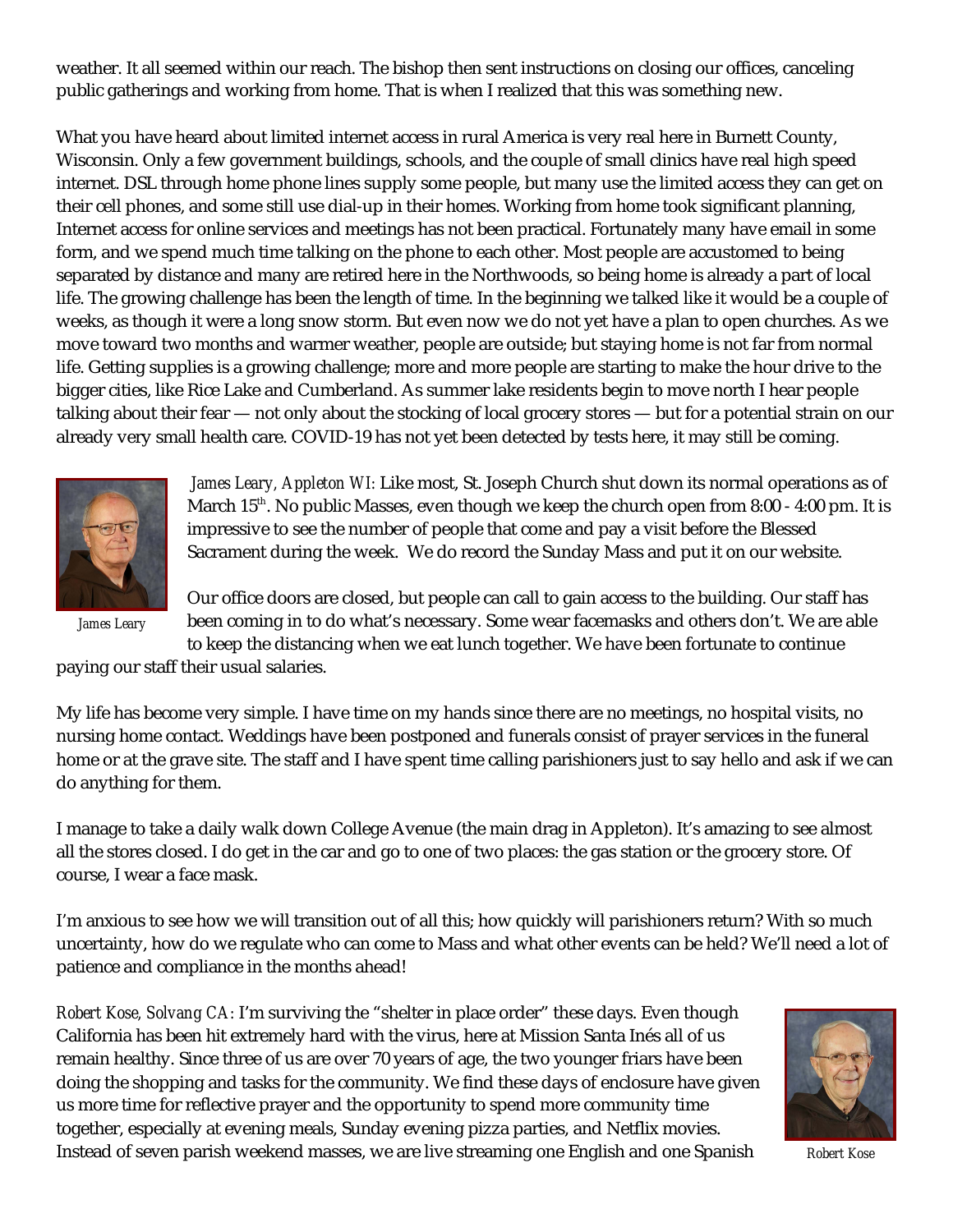mass each Sunday. So far, the Santa Inez Valley has only five reported cases of the virus with no deaths. We certainly are more fortunate than other areas of California, and so continually ask for the Lord's blessings and protection for our community, nation and world.



*Alan Veik*

*Alan Veik, Milwaukee WI:* I live on the campus of Capuchin Community Services - House of Peace. This is not "safer-at-home." I developed a routine that I am finding safe and healthy physically, emotionally, and spiritually. The community that regularly gathers for morning prayer and Mass is suspended from gathering at this time, so I leave the HOP early enough before the staff and guests arrive to hand out food at the curb each day. I have been going to the Mary Mother of the Church Pastoral Center ("Cousins Center") every day where I have an office serving persons with intellectual and developmental disabilities and as minister to priests for the archdiocese. I lease a wing which is equipped with technology for every kind

of electronic communication, and looks over an expansive park-like atmosphere which is safer than at home. The staff of the pastoral center is working mostly from home, and programs to gather anyone are on hold. This facilitates the ability to continue service to the church safely. I come back to the House of Peace at 4:00 pm as the staff, friars and postulants are leaving after ministering there. I go to my space trying not to touch anything, sanitize myself, and celebrate a private Mass, connecting spiritually with especially the communities close to me, the priests of the archdiocese, and the many intentions folks are asking for prayer and support. I am finding myself in solidarity with so many of us in experiencing the need to learn a new reliance on things of the spirit rather then the physical.

*TL Michael Auman, Milwaukee WI:* Since the St. Francis Capuchin Center is being renovated as a friary, our offices had to relocate. My office and the Office of Pastoral Care and Conciliation (OPCC) were moved to the Achilles Residence, where I live in the first floor apartment; the two offices are now located upstairs in what used to be a guest quarters for visiting friars and employees. Amy Peterson (director of OPCC) and I alternate half days in the office so that we practice social distancing. It's a bit awkward, but what isn't these days?



*TL Michael Auman*

The relocation of our offices has been difficult, most especially in the area of technology. Both of us have had very real issues, but we've been able to continue our day-to-day tasks.

Since I live alone, I am especially grateful to the brothers at St. Conrad Friary. Well before the pandemic, the community at St. Conrad was always supportive, and I so enjoyed being with them on a regular basis for prayer and meals. But the "shelter at home" requirement has made that impossible. My age is, of course, a factor which makes me vulnerable; but in addition, I'm still dealing with cancer, so that makes me even more a target of this virus. So the brothers of St. Conrad check in with me on a regular basis to make sure I have what I need and to offer prayerful and emotional support. What more could I ask for?

I've been having teleconference appointments with both my primary care doctor and my oncologist. It's hard to imagine living through this pandemic without high-end technology!

I'm very grateful to the many brothers who have called or emailed me just to "check in," and make sure I'm doing okey. Fraternity has never meant more to me than it does these days. And there are a number of good friends who also check in with me regularly. I'm so thankful for their support and concern. This surreal epidemic has prompted much more personal and prayerful reflection, and I continue to wake up each morning grateful for another day of life, and another chance to creatively reach out and relate to others.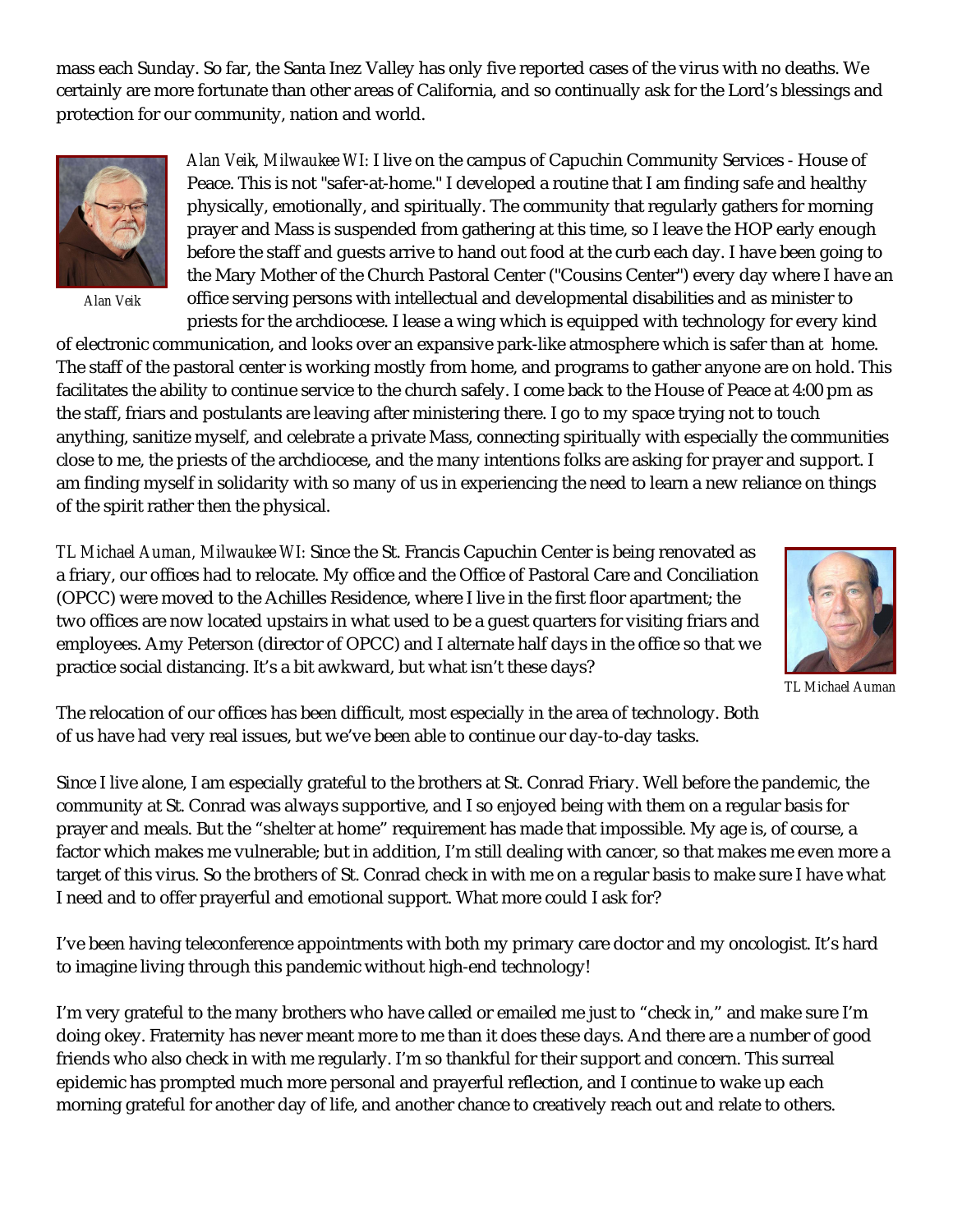

*Larry Webber, Ashland MT:* We brothers at St. Labre in Ashland have been busy with the local community as the school closed down and classes and encounters are now virtual, including our daily Mass which is posted thanks to the hard work of Michael Joseph Groark. We have been getting a lot of feed back from that, and people are coming to church on line who have not been to church in years. We've never had this many people attending daily Mass.

*Larry Webber*

We have been avoiding Hardin and Billings, as especially Billings is the focus of the virus. Our part of the state has been preserved from the virus — thanks be to God, and our rural

reality. Not heading west means we have not seen the other friars in Crow, Billings and Prior. It's a strange reality, as it is for all the country and world.

Masses began again on Sunday two weeks ago, but with many protocols and cares taken. Most people are still afraid to come, and we have encouraged them not to, especially the elderly.

It's amazing how busy we have maintained ourselves, but there is more down time than previously, and the time to get things done that have been on our "to do" list for a long time.

# *'This is exactly what we want to be doing'*

Brendan Buckley (St. Mary Province) had never heard of Zoom before this past March and the onset of the coronavirus pandemic. After his home in the Diocese of Brooklyn became a center of COVID-19 illness in the United States, he learned! With the help of two parish employees, he has now shifted much of his parish ministry online, caring for his flock at the parish of St. Michael-St. Malachy despite the outbreak. "They've got something [streaming] every day of the week," he said. This includes fitness programming for children, meetings of the parish's young adult group, First Communion classes, all in addition to live-streams of Masses.

On April 24, his parish staged a pop-up food distribution with Catholic Charities of Brooklyn and Queens. Opened in addition to the existing 34 food pantries operated by Catholic Charities of Brooklyn and Queens, the parish event saw a total of 9,360 meals distributed to 1,040 families in need, with an additional \$2,500 in grocery vouchers given to 100 families.

Buckley told CNA that as a Capuchin Franciscan friar, his work ministering in Brooklyn during the COVID-19 pandemic is following in the tradition of his religious order. The boroughs of Brooklyn and Queens contain about 60% of the COVID-19 cases in New York City, which has more cases than anywhere else in the country.



*Catholic Charities distributes food at St. Michael – St. Malachy Parish, Brooklyn.*

"From my perspective as a Capuchin Franciscan, this is exactly what we want to be doing: directly helping people in need," he said. "Throughout the difficult times in Europe, the Capuchins were right there on the front lines. When leadership in different cities fled to the hills during plagues, the Capuchins stayed, and ministered, and died."

Despite everything, Buckley insists that his parish has been blessed; blessed with a small, yet smart and capable staff who moved programming online, and blessed with the outpouring of assistance from others.

*NB: The above was excerpted from an article by the Catholic News Agency. The full article can be found at:* https://www.catholicnewsagency.com/news/this-is-exactly-what-we-want-to-be-doing-a-friars-life-in-brooklyn-during-coronavirus-20182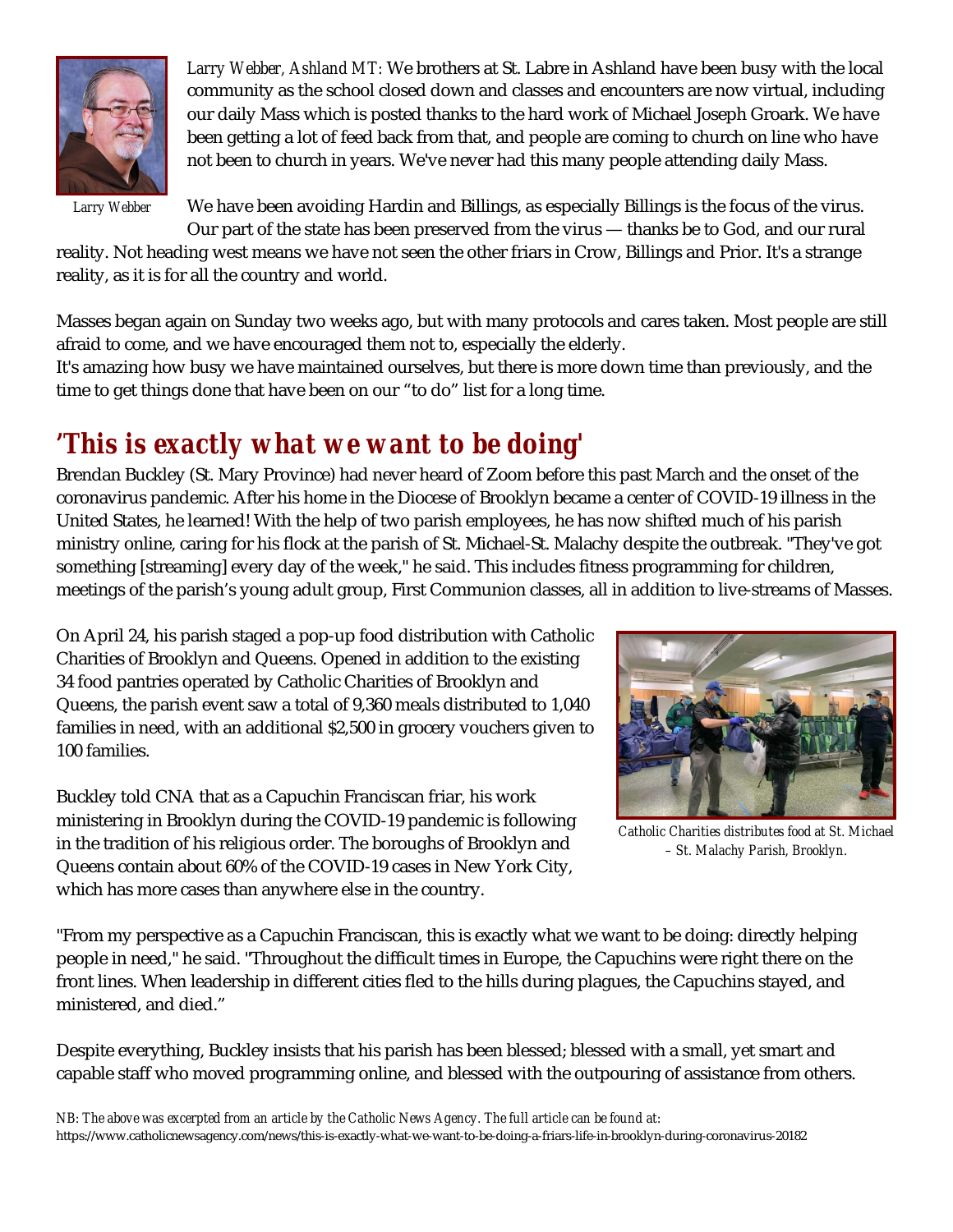# *A "Community" Ministry*

St. Clare Friary in Chicago is home to 13 of our brothers, most of whom are either in post-novitiate formation or in academic programs. The brothers make 200 sandwiches each month for the bread truck of Port Ministries in the "Back of the Yards" neighborhood, situated in a heavily industrialized location, populated by successive generations of immigrants. MJ Groark worked there and organized the various parishes and groups to have a fixed day of the month to make sandwiches. But as there are some of the groups are not gathering to make sandwiches, we have taken on a second day. Sandwiches, juice boxes and fruit are distributed around the neighborhood.





Our other project was initiated by Fred Cabras who works as a social worker at Northwestern Hospital downtown. He brought home a sample of a care bag given to nurses at the hospital to show them appreciation for the work they are doing. Steve Kropp offered bags from the vocation office which we filled with coloring pages, colored pencils, crayons and markers, pens, pencils and note pads and some treats.

We are also supporting a Mexican restaurant that opened earlier in the year in our neighborhood by ordering take out lunches from them on Saturdays. They have been very grateful for the business as they were

not well known before the shutdown began.













## *Brenda Boatman's Desk!*

The provincialate recently had deep-cleaning done. People with offices there had to tidy things up before the cleaning. Many friars commented that it was the first time they saw the top of Brenda Boatman's desk! Brenda is a staff member of the HR Department, and is an affiliate of the province.

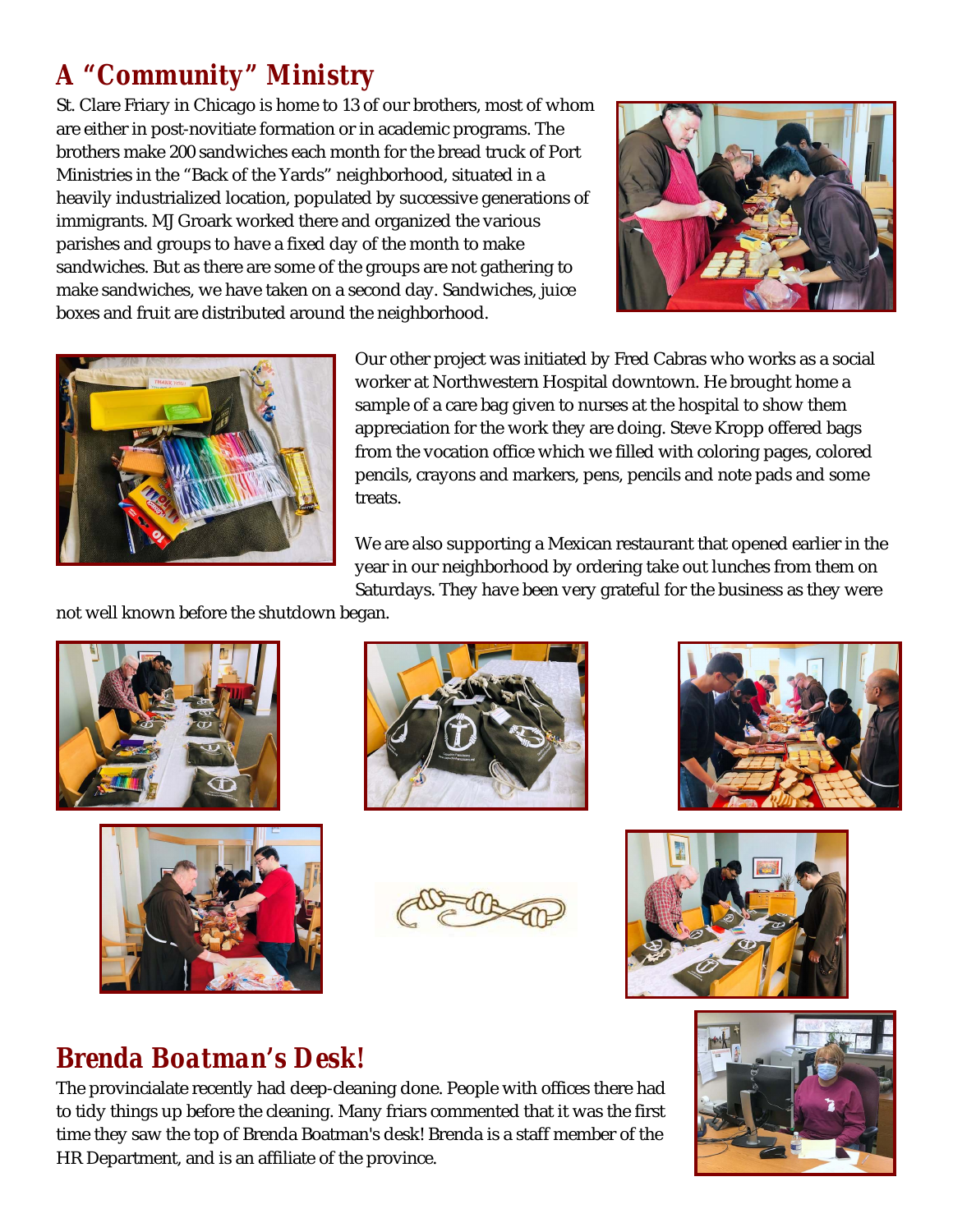# *Lockdown*

*by Richard Hendrich, Capuchin*

Yes there is fear. Yes there is isolation. Yes there is panic buying. Yes there is sickness. Yes there is even death.

## But,

They say that in Wuhan after so many years of noise You can hear the birds again. They say that after just a few weeks of quiet.

The sky is no longer thick with fumes But blue and grey and clear. They say that in the streets of Assisi People are singing to each other across the empty squares, keeping their windows open so that those who are alone may hear the sounds of family around them.

> They say that a hotel in the West of Ireland Is offering free meals and delivery to the homebound. Today a young woman I know is busy spreading fliers with her number through the neighborhood So that the elders may have someone to call on.

Today Churches, Synagogues, Mosques and Temples are preparing to welcome and shelter the homeless, the sick, the weary.

All over the world people are slowing down and reflecting.



*Richard Hendrick, a Capuchin Franciscan living in Ireland, penned this touching poem about coronavirus.*







All over the world people are looking at their neighbors in a new way. All over the world people are waking up to a new reality To how big we really are. To how little control we really have. To what really matters. To Love.

So we pray and we remember that Yes there is fear. But there does not have to be hate. Yes there is isolation. But there does not have to be loneliness. Yes there is panic buying. But there does not have to be meanness.

Yes there is sickness. But there does not have to be disease of the soul Yes there is even death. But there can always be a rebirth of love.

> Wake to the choices you make as to how to live now. Today, breathe.

Listen, behind the factory noises of your panic The birds are singing again The sky is clearing, Spring is coming, And we are always encompassed by Love.

Open the windows of your soul And though you may not be able to touch across the empty square, Sing